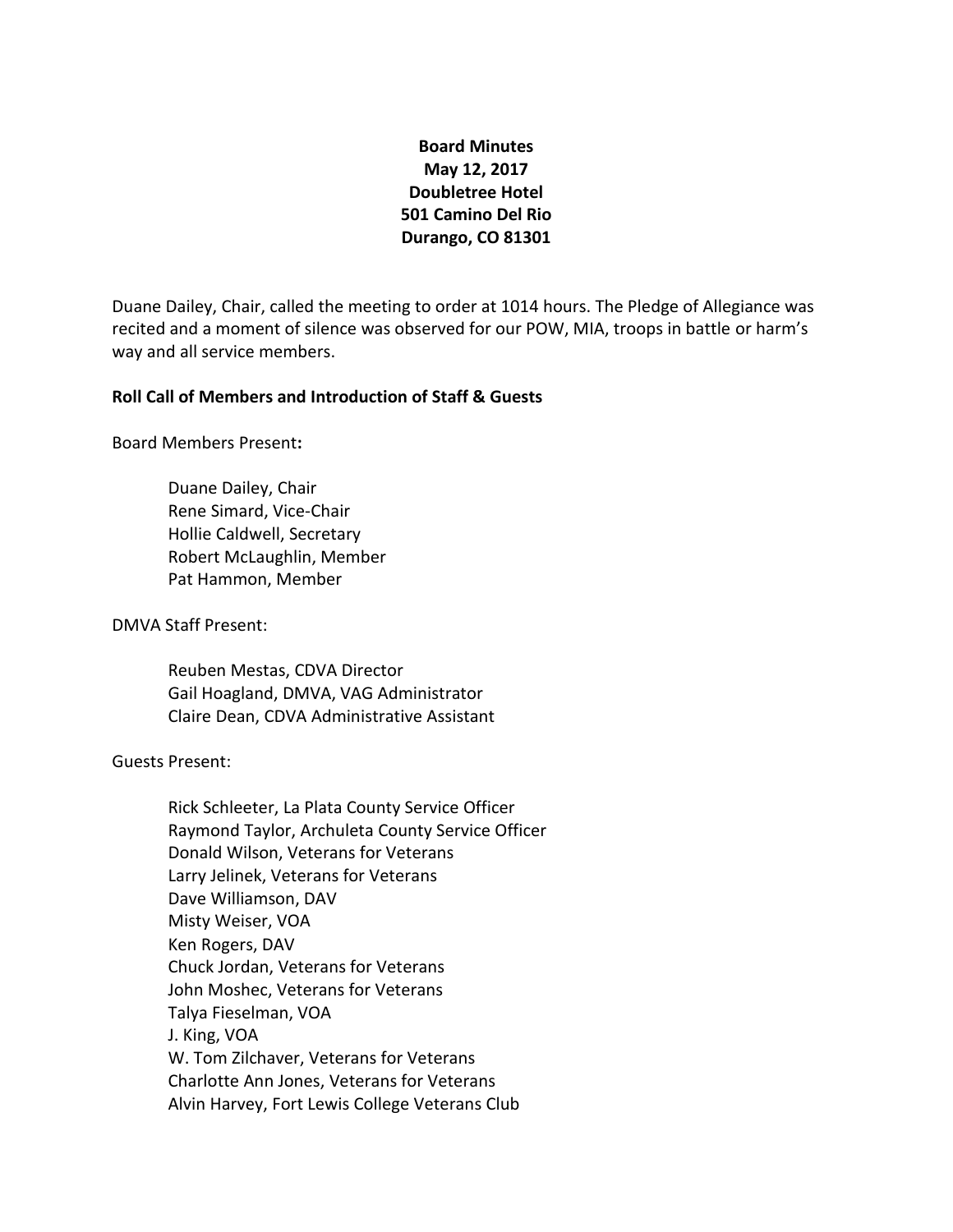Darla Sanders, DAV #44 Cortez Kenneth Craig, Veterans for Veterans John Albright, Axis Health System George Usinowicz, FLC Vets Club Mike Hooker, volunteer John Reschke, DAV Mark Sanderson, Veterans for Veterans Butch Crim, DAV #48

### **Approval of Minutes from April**

Approved.

Hollie Caldwell: Ms. Caldwell has been assisting nursing students at Platte College in Aurora in their outreach to homeless veterans in their community.

Pat Hammon: May is a busy time in Eagle County. Memorial flags are being placed in cemeteries, scholarships are being awarded and color guards present for area graduations.

Robert McLaughlin: Mr. McLaughlin spoke about the Mt. Carmel Center in Colorado Springs. He is also working on the Choice Program.

Rene Simard: The 41<sup>st</sup> Annual Armed Forces Recognition Luncheon was held on May 5, 2017 at the Doubletree in Denver. Hundreds were in attendance.

Duane Dailey: Mr. Dailey attended the Adjutant General of Colorado Change of Command Ceremony on May 5, 2017 at Buckley Air Force Base. A veterans' town hall meeting was held in Grand Lake last week. The VA Regional Office in Lakewood will send representatives down to the southwest corner of Colorado for a discussion by late summer.

Richard Schleeter: The Choice card is working but provider training is needed for billing and prescriptions issues. Veterans in the four corners area are split between seeing doctors in Colorado and Albuquerque, New Mexico. There currently is not enough affordable housing for the homeless in the area. Axis Health System has been a leading provider in mental health care throughout the region, covering five counties with a staff of around 250. Both Axis Health System and Mr. Schleeter's office are conveniently located in the VA clinic. It has been three years since the Federal VA has held a town hall meeting in the area. Mr. McLaughlin will coordinate a town hall meeting with both Colorado and New Mexico VA personnel. Mr. Schleeter would like to see a Veterans Community Living Center in the four corners area of Colorado. Mr. Mestas explained that is a major construction issue to build one and that the Living Centers are run by Colorado Human Services, but that he will share the concern with Robby Robinson who is a member of the board of Veterans Community Living Centers.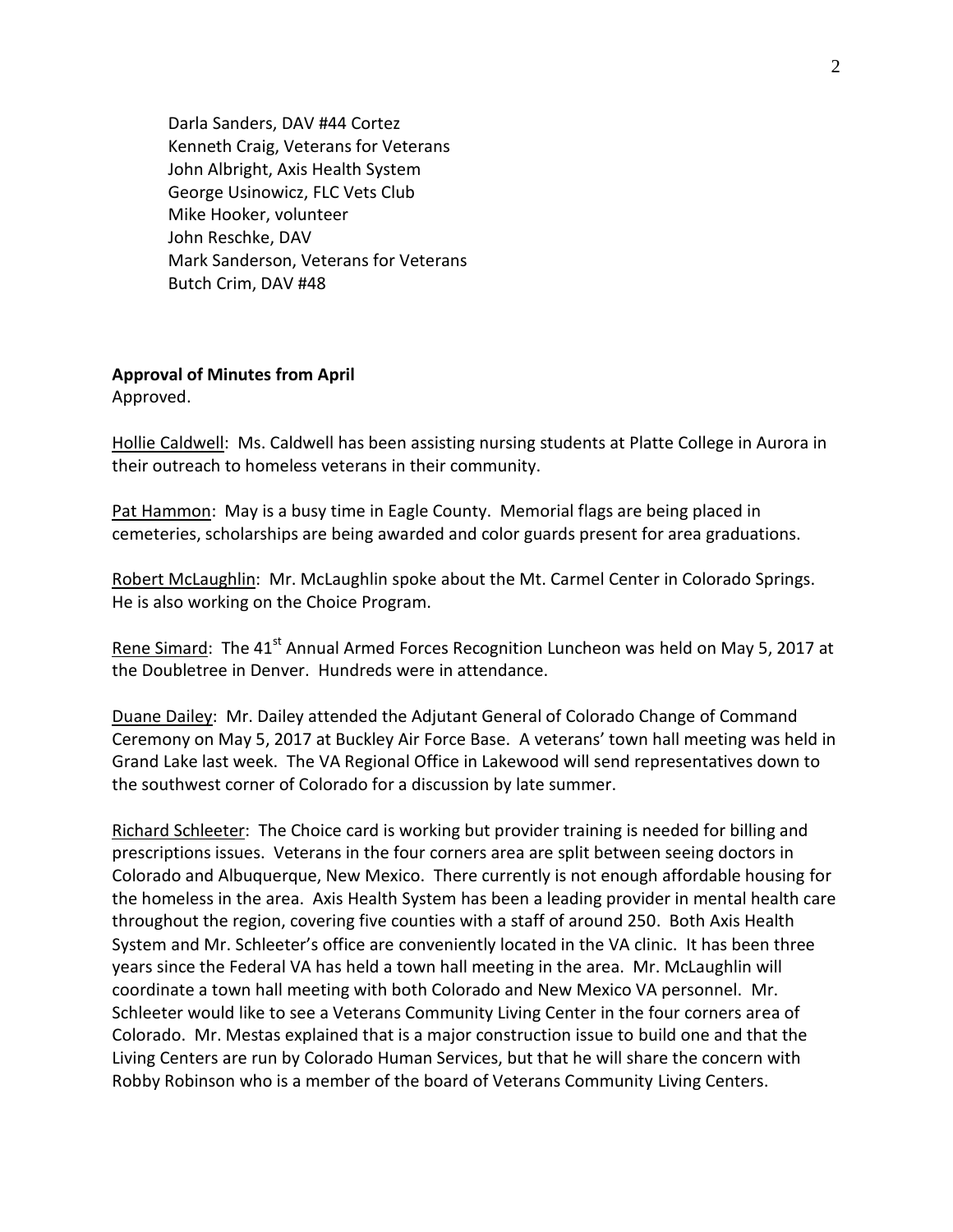Raymond Taylor: A full time homeless shelter is located in Durango and a part time homeless shelter is available in Cortez. Mr. Taylor has noticed that the Choice program is sending area veterans all over the place. Enrollment is less than 50 percent. Medical transport is a huge issue with many veterans receiving treatment at the Pagosa Springs Hospital rather than travelling 125 miles to the nearest VA clinic.

W. Tom Zilhaver: As grant coordinator, Mr. Zilhaver helps homeless veterans in the Pagosa Springs community where the issue of eligibility comes up often. Mr. Zilhaver asked when grant –supporting documents can be destroyed. Ms. Hoagland explained that for audit purposes, grant information needs to be stored for at least five years but can be stored electronically. Mr. Mestas explained to Mr. Zilhaver that our office has access to DD214s with Colorado being their home of record and Ms. Hammon added that Veteran County Service Officers can request them through the VA office in St. Louis. Funding generated from yard sales, golf tournament and the annual Mountain Rendezvous is used for general expenses such as the Veterans for Veterans monthly breakfast. Charlotte Jones added that Veterans for Veterans also sponsors the fly-fishing outfit Project Healing Waters.

Charlie Parnell: The collaboration between the VOA, Durango DAV, Veterans for Veterans and VFW help provide local veterans with security deposits, rent, groceries and job placement. Mr. Parnell stated that there were over 300 veterans in attendance at the Durango Stand-down with 126 actual homeless vets. The DAV van takes around 900 people per year to Albuquerque for medical appointments. Half of the funding for transportation vans comes from grant money, the other half from DAV National Transportation.

Talya Fieselman: The Volunteers of America assist veterans with housing in the six surrounding counties. Ms. Fieselman stated that a database is needed to check for duplication of services, and one application for regional non-profits. The region's non-profits collaborate effectively to provide move-in kits, emergency housing and bus passes.

A discussion about treating PTSD and sleep insomnia with medical marijuana ensued. The Federal VA has not signed on to marijuana treatment plans.

Mark Anderson thanked everyone at Veterans for Veterans who helped him find temporary housing.

Ms. Hoagland explained to everyone that the grant money will be available once the Governor signs the Long Bill. This year the Tobacco Fund dipped by 15 percent.

Ms. Caldwell asked how the non-profits track housing sustainability for grant reporting. The veteran has to reapply for housing assistance each year. A brief discussion ensued about Hud Vash vouchers and affordable handicap apartments.

The Board recessed at 12:04 p.m. and resumed labor at 12:45 p.m.